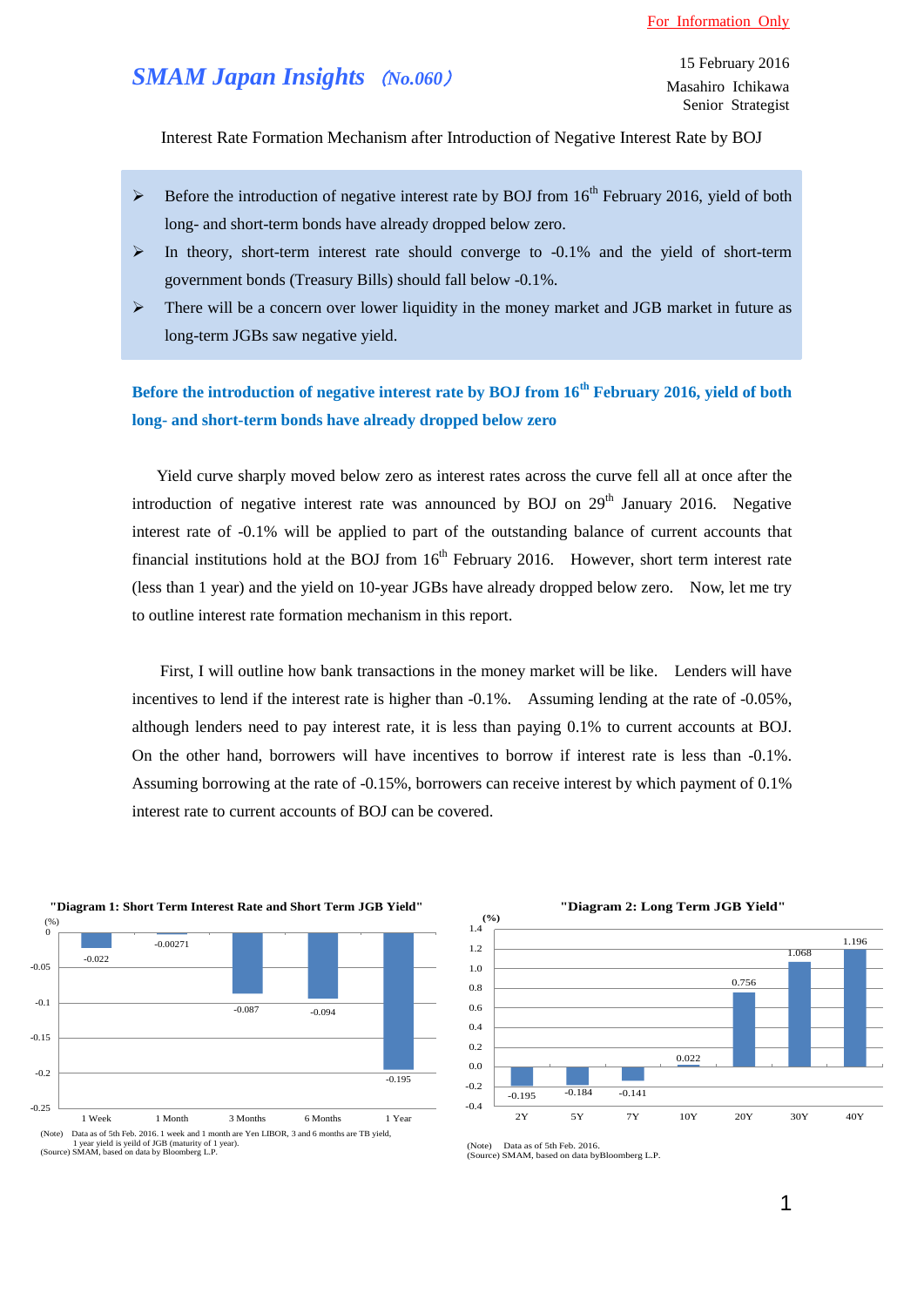**In theory, short-term interest rate should converge to -0.1% and the yield of short-term government bonds (Treasury Bills) should fall below -0.1%**

However, eventually the level of interest rate at which transactions settle will be -0.1%. Consequently, it can be assumed that the short-term interest rate will converge to -0.1% as a theory. However, general view is that the short-term interest rate is expected to be traded within the range of -0.1% to zero, as the financial institutions not under reserve deposit requirement system also participate in financial transactions. Meanwhile, even outside the short-term money market, yields of JGBs (less than 1 year maturity) and Treasury Bills have dropped into negative territories.

 This is because BOJ will purchase JGBs with negative yield from financial institutions. As a result, financial institutions can make a profit even by purchasing Treasury Bills with negative yield at auction by the Ministry of Finance, as they can sell them to BOJ with a higher price (lower yield). Even though financial institutions have to pay 0.1% interest rate as their current account balance increases as they sell JGBs to BOJ, the yield has already dropped close to -0.1% since financial institutions have an incentive to purchase Treasury Bills with negative yield as far as profits will cover losses.

## **There will be a concern over lower liquidity in the money market and JGB market in future as long-term JGBs saw negative yield**

Generally, interest rate beyond 1 year is benchmarked to the yield of JGBs. Already, the yields of JGBs maturing around and before 8 years are below -0.1% level. This is because BOJ will purchase JGBs even though their yields are below zero, as I have already explained. However, the yields of JGBs for 10 years and beyond are still in the positive territories (Diagram: 2). It is assumed that the yields of longer term bond market does not fall below zero as life insurance companies, who are not under reserve deposit requirement system, are the major participants in this market, thus having no incentives to purchase JGBs at negative yield.

 Meanwhile, foreign investors also have an incentive to purchase JGBs with negative yields. For instance, in the case of US investors, if they lend USD and borrow JPY through swaps, they can receive USD interest as well as negative JPY interest. There will be an opportunity for them to make a profit by reselling JGBs (with negative yield) that they have bought using JPY they borrowed. The above is an explanation on mechanism of interest rate formation after introduction of negative interest rate. I have a few concerns over lower liquidity of money market and JGB market in the future, due to possible convergence of money market yield to around -0.1% and the